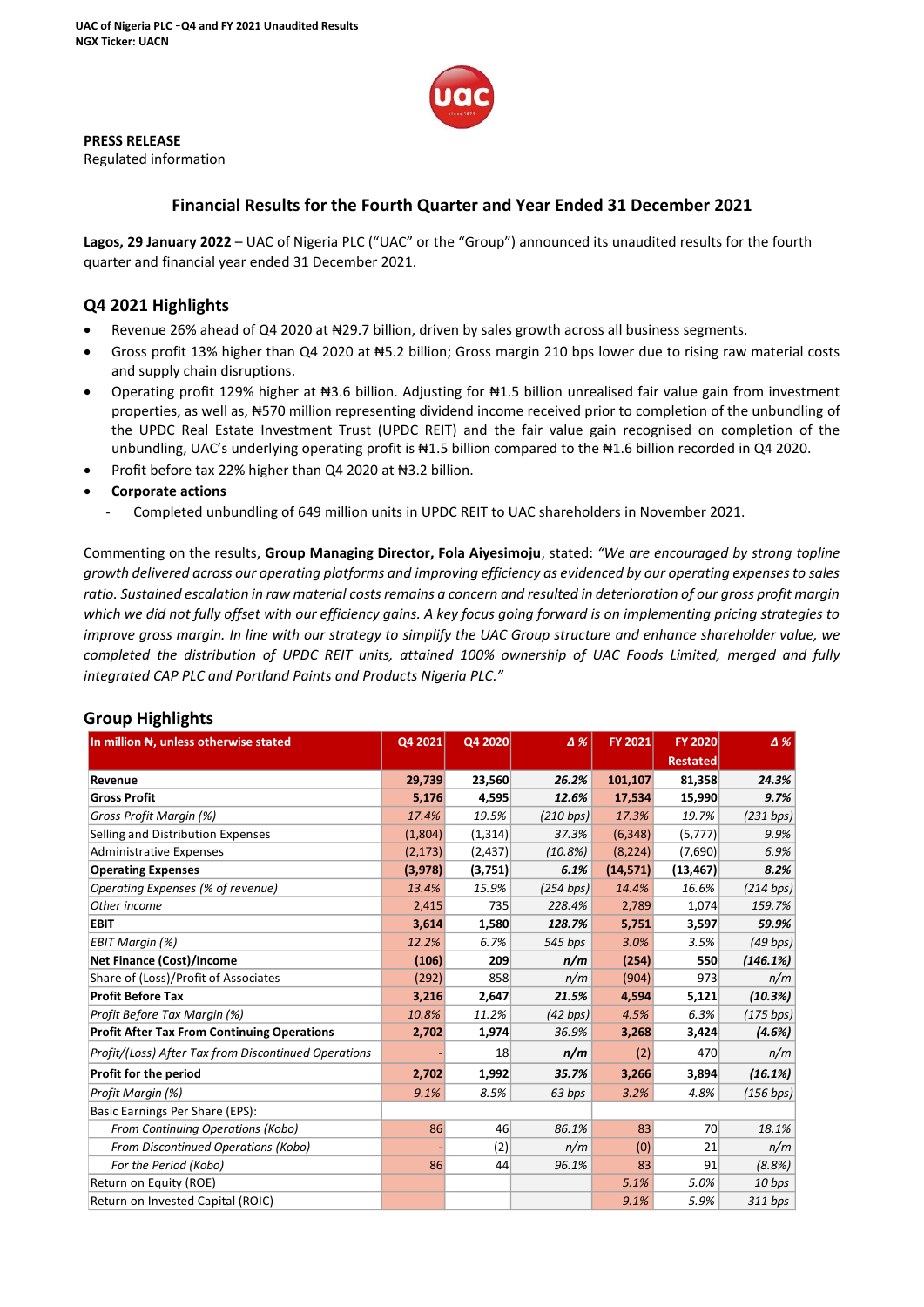|                       | <b>Dec-21</b> | <b>Dec-20</b> | AV        |
|-----------------------|---------------|---------------|-----------|
| Quick Ratio           | 0.5x          | 1.3x          | (0.7x)    |
| Current Ratio         | 1.4x          | 2.1x          | (0.7x)    |
| Gearing               | 38%           | 7%            | 3,099 bps |
| Total Assets / Equity | 1.9x          | 1.5x          | 0.4x      |
| Net Debt / EBITDA     | 1.0x          | (3.3x)        | 4.3x      |
| Free Cash Flow        | (18, 732)     | (3,035)       | (15,697)  |

# **Accounting Changes**

The following transactions in respect of subsidiary and associate companies are responsible for key accounting changes in 2021 compared to 2020:

- 1. UAC disposed significant interest in UPDC PLC (UPDC) in Q4 2020, consequently UPDC, which was accounted for as a discontinued operation in the Group's Statement of Profit or Loss (PorL) for 9 months in 2020, became an associate company in Q4 2020. As such, the 2021 share of loss from associates represents UAC Group's share of loss from UPDC and MDS Logistics Limited (MDS) while the 2020 share of profit from associates relates to the Group's share of profit from MDS (for the full year) and UPDC (for Q4 only).
- 2. The merger between Chemical and Allied Products PLC (CAP) and Portland Paints and Products Nigeria PLC (PPNP) was effective on 1 July 2021. UAC's shareholding in the enlarged, post-merger, CAP is 56.54%.
- 3. In September 2021, UAC acquired Tiger Brands Limited's minority shareholding (49%) in UAC Foods Limited (UFL) for a cash consideration of #3.92 billion. UFL is now a wholly owned subsidiary of UAC.
- 4. In November 2021, UAC distributed 649,392,661 UPDC REIT units to its shareholders on a pro rata basis.

## **Corporate Action Update: Unbundling of UPDC REIT Units**

**Background:** On 31 March 2021, UAC's Board of Directors announced the decision to unbundle the Company's 24.34% interest in UPDC REIT, comprised of 649 million units, to UAC's shareholders via a Scheme of Arrangement (the "Scheme").

**Update:** The unbundling was completed on 11 November 2021. Qualifying UAC shareholders were credited with UPDC REIT units in accordance with the terms and conditions of the Scheme (Allocation ratio of 0.2254 or 226 UPDC REIT units for every 1,000 UAC shares owned). With the completion of the Scheme achieved, UAC no longer owns any UPDC REIT units.

## **Group Performance and Financial Review: FY 2021**

**Revenue** in 2021 increased 24.3% YoY to ₦101 billion supported by sales growth across all operating segments. Animal Feeds and Other Edibles segment (+15.7% YoY) driven by price increases to offset rising raw material costs. Paints segment (+44.4% YoY) on account of higher volumes and price increase compared to 2020 which was impacted by limited sales due to the restrictions in the movement of people and goods in Q2 2020. Packaged Food and Beverages segment (+33.0% YoY) driven by volume growth in the snacks, water and dairy categories; and the Quick Service Restaurants segment (+44.9% YoY) driven by additions to company-owned restaurants (corporate stores) and improved performance of existing stores.

**Gross profit** in 2021 increased by 9.7% YoY to ₦17.5 billion and gross profit margin declined 231 basis points to 17.3%. Margin compression was largely on account of input cost escalation across all businesses.

**Operating profit** was ₦5.8 billion in 2021, 59.9% higher than the ₦3.6 billion recorded in 2020. The growth was on account of fair value gain on investment properties, dividend income from UPDC REIT, revenue growth and cost management efforts. Operating expenses as a percentage of sales improved by 214 basis points to 14.4%. The Group recognised higher finance costs on account of increased short-term borrowings in the Animal Feeds and Other Edibles segment to support efforts to build inventory. Profitability was impacted by a loss from associate companies (UPDC and MDS) in 2021 versus

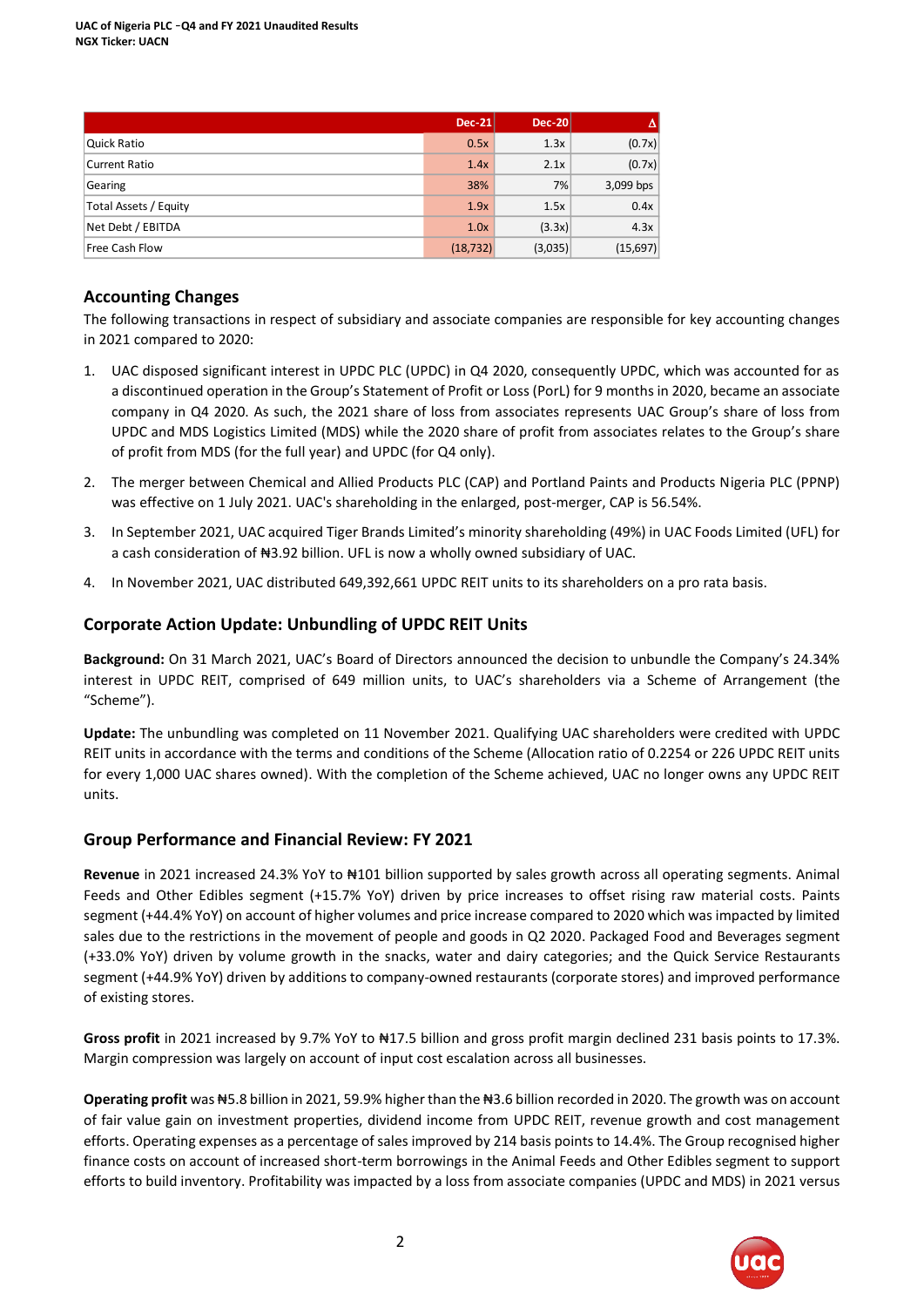a profit from associates in 2020. As a result, **Profit before tax** was ₦4.6 billion, a decrease of 10.3% YoY against ₦5.1 billion in 2020. **Profit after Tax from continuing operations** was ₦3.3 billion compared to ₦3.4 billion in 2020.

**Total profit for the period** was ₦3.3 billion in 2021 compared to ₦3.9 billion reported in 2020. UAC recorded ₦470 million profit from discontinued operations in 2020 which impacts year on year comparison.

**Earnings per share from continuing operations** for 2021 was 83 kobo, 18.1% higher than the earnings per share from continuing operations of 70 kobo in 2020.

**Free Cash Flow** for the period was negative ₦18.7 billion in 2021, compared with negative ₦3.0 billion in 2020. Free cashflow was impacted by the strategy to increase inventory levels in the Animal Feeds segment and the Paints segments.

**Return on Invested Capital (ROIC)** was 311 basis points higher at 9.1% (2020: 5.9%).

## **Group Performance and Financial Review: Q4 2021**

**Revenue** increased 26.2% to ₦29.7 billion in Q4 2021. Sales growth across all operating segments supported by price increases in the Animal Feeds and Other Edibles Segment (+20.6%), as well as price increases and volume growth in Paints (+51.2% YoY), Packaged Food and Beverages (+17.0% YoY), and Quick Service Restaurants (+30.5% YoY).

**Gross profit** increased by 12.6% YoY to ₦5.2 billion, and gross profit margin contracted 210 basis points to 17.4%. Margin contraction was largely on account of rising raw material costs across all the business segments.

**Operating profit** increased by 128.7% to ₦3.6 billion in Q4 2021, with operating profit margin expanding by 545 basis points to 12.2%. Adjusting for N<sub>1.5</sub> billion unrealised fair value gain from investment properties, as well as, N570 million representing dividend income received prior to completion of the unbundling of UPDC REIT and the fair value gain recognised on completion of the unbundling, UAC's underlying operating profit is ₦1.5 billion compared to the ₦1.6 billion recorded in Q4 2020. Despite the higher cost environment, operating expenses as a percentage of sales decreased by 254 basis points to 13.4%, a direct result of operational efficiency initiatives.

**Profit after Tax from continuing operations** was ₦2.7 billion in Q4 2021 compared to ₦2.0 billion in Q4 2020. **Total profit for the period** was ₦2.7 billion in Q4 2021 compared to ₦2.0 billion in Q4 2020. **Earnings per share from continuing operations** for Q4 2021 was 86 kobo, 86.1% higher than earnings per share from continuing operations of 46 kobo in Q4 2020.

## **Segment Performance<sup>1</sup>**

| Revenue (Nm)                                       | Q4 2021 | Q4 2020 | Δ%         | <b>FY 2021</b> | <b>FY 2020</b> | $\Delta$ % |
|----------------------------------------------------|---------|---------|------------|----------------|----------------|------------|
| Animal Feeds and Other Edibles                     | 18,947  | 15,712  | 20.6%      | 62,731         | 54,224         | 15.7%      |
| Paints                                             | 4,850   | 3,208   | 51.2%      | 15,052         | 10,425         | 44.4%      |
| Packaged Food and Beverages                        | 5,932   | 5,069   | 17.0%      | 23,751         | 17,853         | 33.0%      |
| <b>Quick Service Restaurants</b>                   | 610     | 467     | 30.5%      | 2,213          | 1,528          | 44.9%      |
| Earnings /(Loss) before Interest & Tax - EBIT (Nm) | Q4 2021 | Q4 2020 | Δ%         | <b>FY 2021</b> | <b>FY 2020</b> | $\Delta$ % |
| Animal Feeds and Other Edibles                     | 832     | 915     | $(9.1\%)$  | 2,553          | 2,086          | 22.4%      |
| Paints                                             | 648     | 159     | 306.5%     | 1,356          | 1,227          | 10.5%      |
| Packaged Food and Beverages                        | 476     | 690     | $(31.0\%)$ | 1,484          | 1,353          | 9.7%       |
| <b>Quick Service Restaurants</b>                   | (132)   | (19)    | n/m        | (285)          | (48)           | n/m        |
| Profit/ (Loss) Before Tax - PBT (Nm)               | Q4 2021 | Q4 2020 | Δ%         | <b>FY 2021</b> | <b>FY 2020</b> | $\Delta\%$ |
| Animal Feeds and Other Edibles                     | 489     | 892     | (45.2%)    | 1,220          | 1,747          | (30.2%)    |
| Paints                                             | 677     | 212     | 218.6%     | 1,530          | 1,470          | 4.1%       |
| Packaged Food and Beverages                        | 465     | 691     | (32.7%)    | 1,450          | 1,377          | 5.3%       |
| <b>Quick Service Restaurants</b>                   | (153)   | (3)     | n/m        | (336)          | (57)           | n/m        |



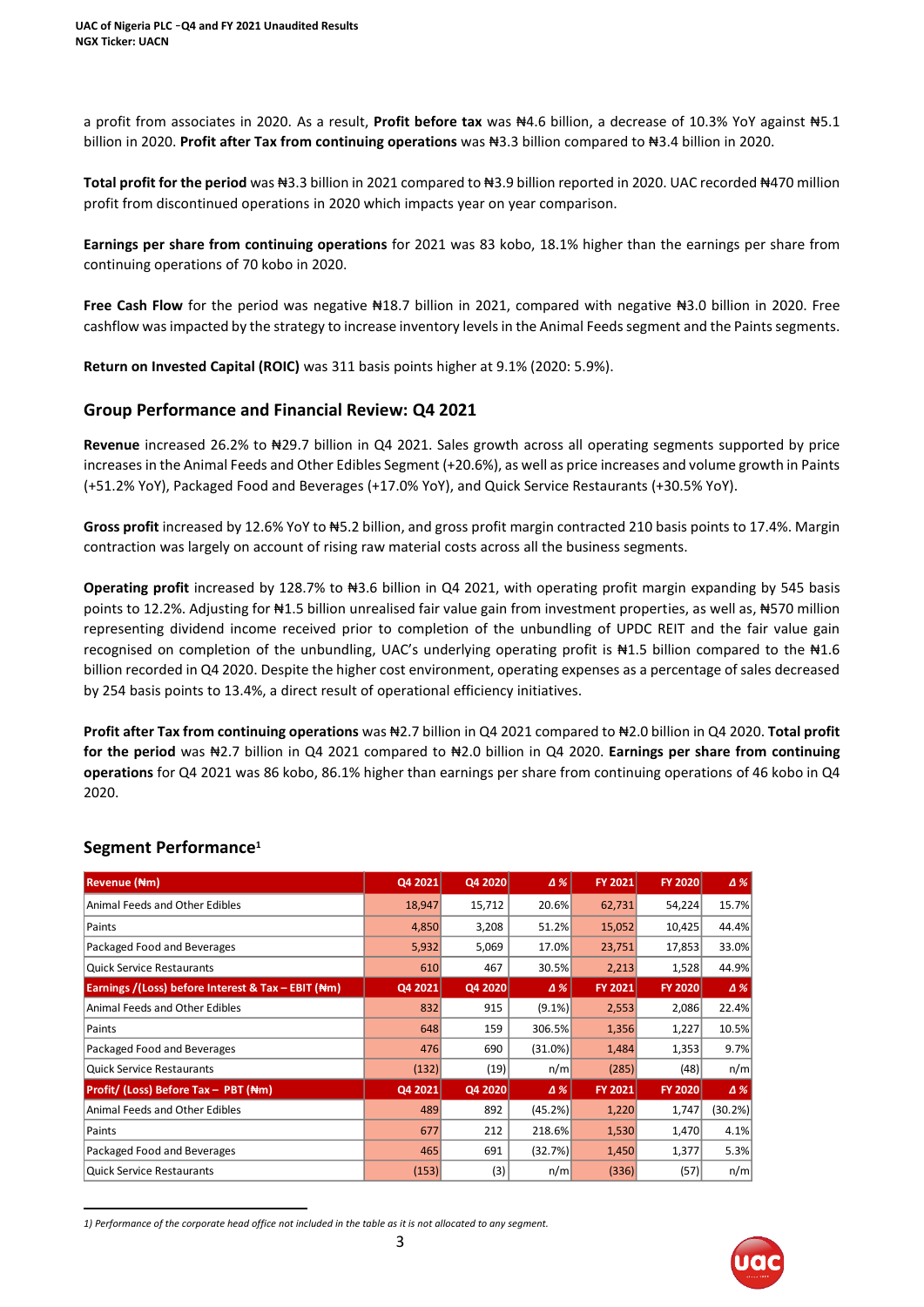# **Animal Feeds and Other Edibles**

#### **FY 2021**

Revenue from the Animal Feeds and Other Edibles segment increased 15.7% YoY to N62.7 billion in 2021 (2020: N54.2 billion) on account of prices increases across all product categories (poultry, fish feed, oils, and concentrates) in response to escalating costs. The Animal Feeds and Other Edibles segment continues to benefit from import restrictions resulting in customers migrating from imported brands to locally produced brands.

Operating profit increased 22.4% to ₦2.6 billion (2020: ₦2.1 billion) on account of price increases to offset higher raw material costs, as well as lower operating expenses YoY. Since the outbreak of COVID-19, Grand Cereals Limited and Livestock Feeds PLC have embarked on operational improvements in power consumption and cost saving initiatives focused on reducing distribution expenses.

The segment recorded a N1.2 billion Profit before Tax in 2021 compared to N1.7 billion Profit before Tax in 2020, impacted by higher finance costs to support inventory purchases.

#### **Q4 2021**

The Animal Feeds and Other Edibles segment recorded revenue of ₦18.9 billion in Q4 2021, a 20.6% increase from Q4 2020 (₦15.7 billion) on account of price increases to mitigate the impact of higher raw material prices. Operating profit decreased by 9.1% from ₦915 million in Q4 2020 to ₦832 million in Q4 2021. Profit before Tax was ₦489 million in Q4 2021 (Q4 2020: ₦892 million) impacted by higher finance costs.

## **Paints**

**Corporate action update:** The merger between Chemical and Allied Products PLC (CAP) and Portland Paints and Products Nigeria PLC (Portland Paints) was completed on 1 July 2021 with CAP being the surviving enlarged entity. As a result, CAP and Portland Paints now operate as one legal entity.

**Recent developments:** Mrs. Bolarin Okunowo was appointed Managing Director of CAP with effect from 1 December 2021 following the retirement of Mr. David Wright.

#### **Financial review:**

#### **FY 2021**

The Paints segment reported revenue growth of 44.4% YoY to #15.1 billion in 2021. Revenue growth was on account of strong volume growth and price increases taken in the second half of 2021. Performance in 2020, being the comparative period last year, was impacted by COVID-19 related restrictions that limited sales in Q2 2020. Operating profit was 10.5% higher at #1.4 billion as a result of revenue growth and operating income, offset by increased operating expenses and non-recurring merger restructuring costs in 2021. Profit before Tax was #1.5 billion in 2021, 4.1% higher than the #1.47 billion recorded in 2020.

#### **Q4 2021**

The Paints segment reported revenue growth of 51.2% to #4.9 billion in Q4 2021 (Q4 2020: #3.2 billion), on account of price increases to offset rising raw material costs as well as volume growth. Operating profit increased by 306.5% to ₦648 million on account of higher gross margin in comparison with Q4 2020. Profit before Tax was N677 million, 218.6% higher than #212 million recorded in Q4 2020.

## **Packaged Food and Beverages**

**Recent development:** UAC acquired Tiger Brands Limited's minority shareholding (49%) in UAC Foods Limited (UFL) for a cash consideration of N3.92 billion in September 2021. UFL is now a wholly owned subsidiary of UAC.

## **FY 2021**

The Packaged Food and Beverages segment recorded 33.0% YoY revenue growth to ₦23.8 billion in 2021 (2020: ₦17.9 billion) due to volume growth across all categories (snacks, spring water, and ice cream). Volume growth was supported by improved distribution in Southern Nigeria, increased product mix shift to recently introduced larger 100g Gala SKU, as

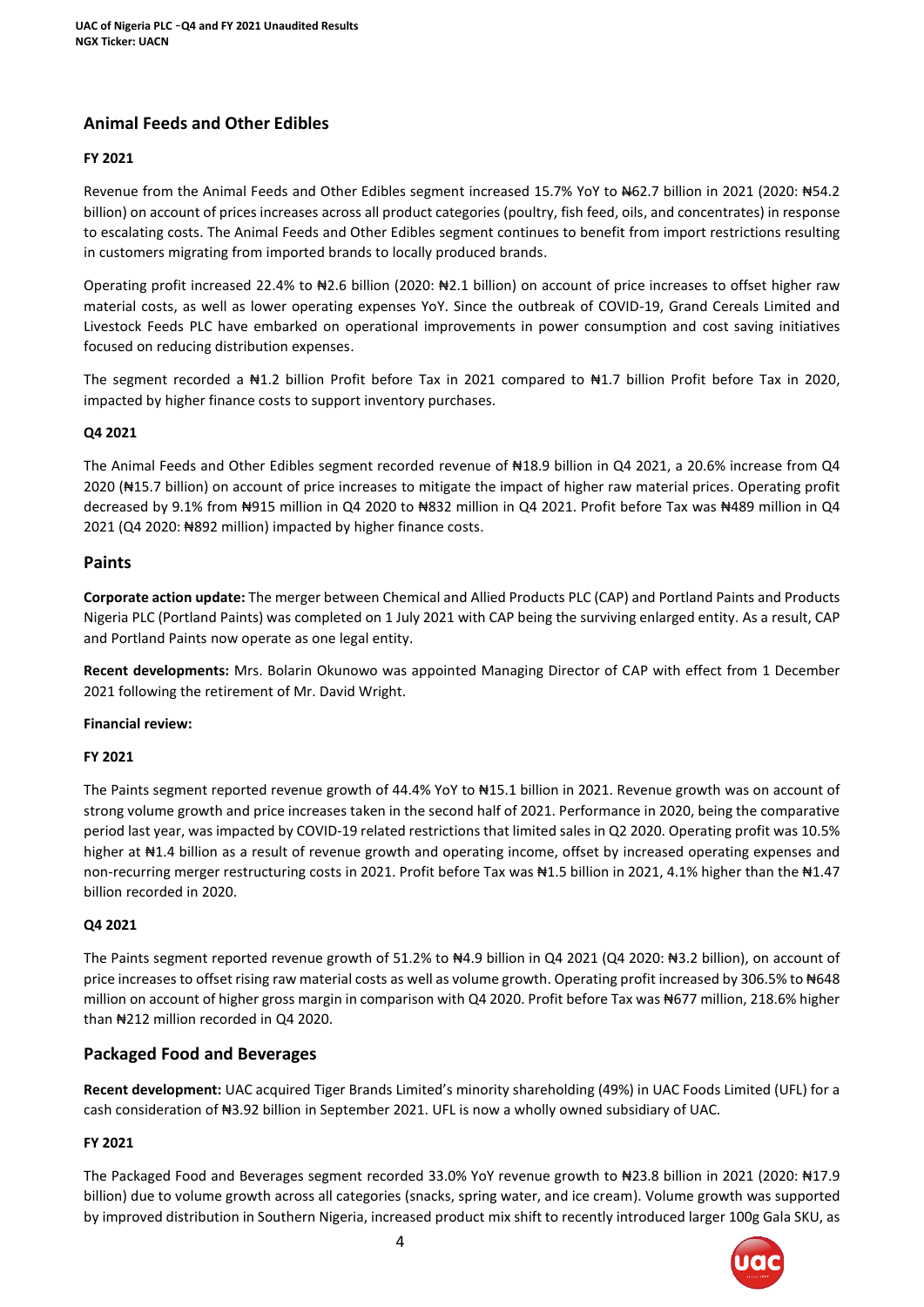well as additional spring water capacity. Operating profit increased by 9.7% in 2021 to #1.5 billion (2020: #1.4 billion) supported by revenue growth. Profit before Tax increased by 5.3% to #1.5 billion (2020: #1.4 billion).

#### **Q4 2021**

Revenue grew by 17.0% to ₦5.9 billion (Q4 2020: ₦5.1 billion) on account of growth across all categories (snacks, spring water and ice cream) and active price optimisation. However, operating profit decreased by 31% to #476 million in Q4 2021 (Q4 2020: ₦690 million) due to sustained input cost escalation. As a result, profit before tax decreased by 32.7% to ₦465 million in Q4 2021 (Q4 2020: ₦691 million).

## **Quick Service Restaurants**

#### **FY 2021**

Revenue from the Quick Service Restaurants segment (QSR) increased 44.9% YoY to ₦2.2 billion in 2021 (2020: ₦1.5 billion) driven by growth in sales of company-owned restaurants (corporate stores) and improved performance of existing stores vs 2020 when there were movement restrictions relating to COVID 19. The segment recorded a #285 million operating loss in 2021 (2020: ₦48 million loss) impacted by the higher cost environment resulting in higher cost of sales and higher operating expenses and investments in talent to drive the company's growth ambitions. The QSR segment recorded a ₦336 million Loss before Tax in 2021, against a ₦57 million Loss before Tax in 2020.

#### **Q4 2021**

Revenue growth of 30.5%, from #467 million in Q4 2020 to #610 million in Q4 2021 driven by additions to corporate stores and improved volumes at existing stores. The segment recorded an operating loss of #132 million in Q4 2021 (Q4 2020: ₦19 million operating loss) on account of increase in cost of key raw materials (flour, vegetable oil, chicken) and operating expenses. Loss before Tax for Q4 2021 was  $\frac{1}{153}$  million (Q4 2020:  $\frac{1}{183}$  million).

# **Associate: Real Estate (UPDC - 43% ownership)**

UPDC's 2021 revenue was N814 million compared to the N1.7 billion recorded in 2020 as a result of reduced property stock for sale as the company rebuilds its development pipeline. Revenue declined primarily on account of lower property sales at #463 million compared to 2020 of #1.3 billion (64%), lower rental income and management fees on rent of #41 million compared to 2020 of ₦ 96 million (58%). UPDC recorded an operating loss of ₦1 billion in 2021 (2020: ₦713 million operating loss). UPDC recorded a one-off credit loss expense of ₦696 million from the impairment of irrecoverable receivables and N285 million profit earned on the disposal of non-core real estate. Net finance cost decreased by N817 million (-55% YoY) to ₦661 million following the redemption of a 5-year bond which was refinanced via a shareholder loan in April 2021. Loss before Tax for 2021 was #1.7 billion compared to the #263 million Loss before Tax recorded in 2020 (supported by the fair value gain on UPDC REIT which was recognised in 2020).

## **Associate: Logistics (MDS Logistics – 43% ownership)**

MDS Logistics' revenue increased 8% YoY to ₦8.6 billion in 2021 from ₦8.0 billion in 2020, driven by increase in pharma logistics and haulage services. Operating profit was 66% lower YoY at ₦293 million (2020: ₦875 million) on account of higher cost of sales (+14% YoY) due to increase in vehicle expenses and higher administrative expenses (+61% YoY). MDS Logistics recorded a Loss before Tax of #163 million in 2021 compared to a Profit before Tax of #289 million in 2020.

## **For more information, please contact**

Funke Ijaiya-Oladipo Group Finance Director [Investorrelations@uacnplc.com](mailto:Investorrelations@uacnplc.com) +234 906 269 2908 [www.uacnplc.com](http://www.uacnplc.com/)